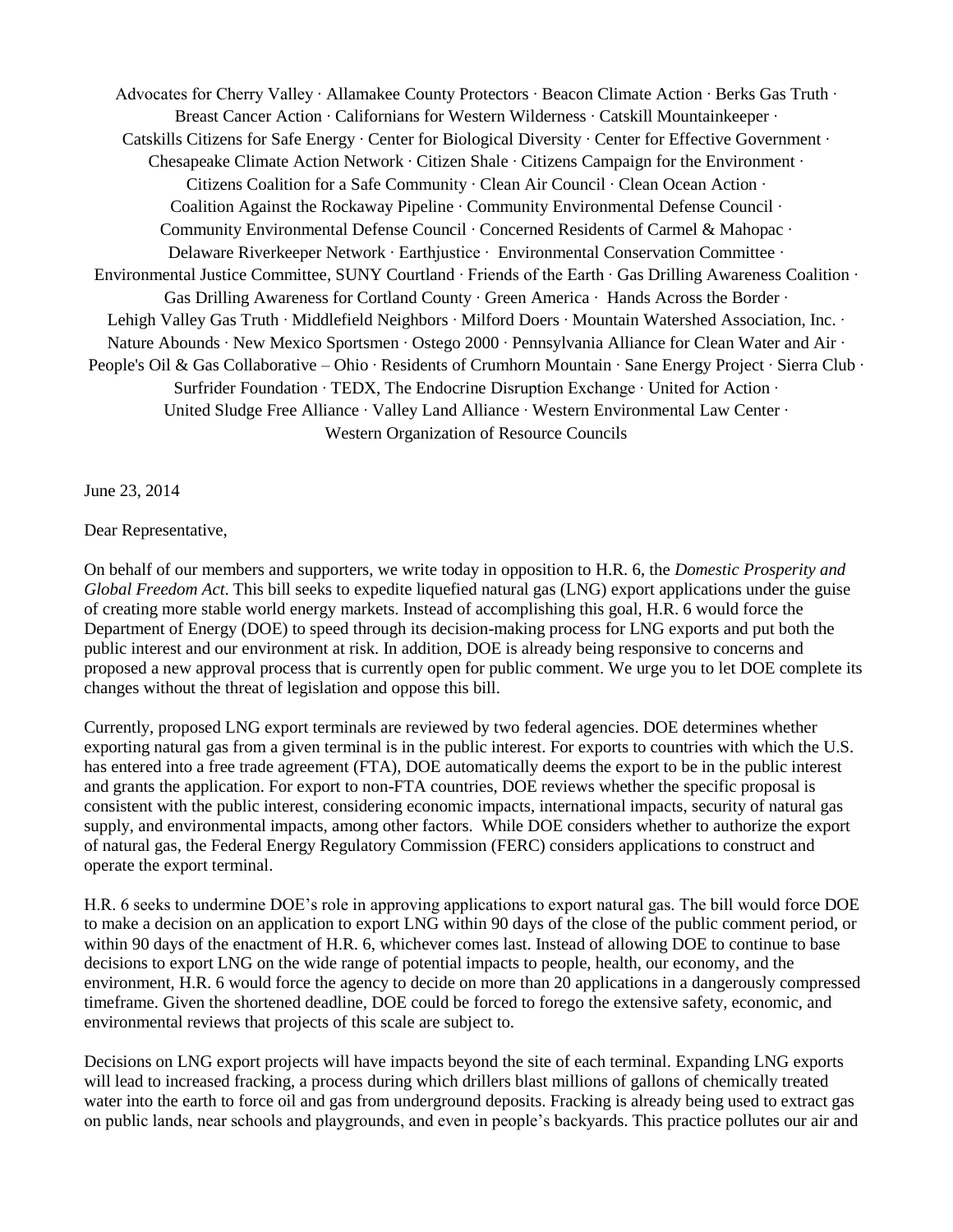our water, and is connected to a number of health problems that people living in gas fields regularly experience. LNG also has tremendous greenhouse gas impacts, because of domestic gas infrastructure's leakage of methane and because of the additional emissions from liquefaction and shipping. DOE is currently studying the effect LNG exports would have on global greenhouse gas emissions, but H.R. 6 could cut short this type of analysis. Ninety days simply isn't enough time to analyze the full range of impacts of an LNG export terminal.

A few key facts:

 • Drinking water contaminated: In 2012 alone, fracking operations produced 280 billion gallons of toxic waste across the country. Laced with cancer-causing and even radioactive material, this waste has contaminated drinking water sources from Pennsylvania to New Mexico.

 • Forests and parks at risk: From Chaco Canyon in New Mexico, to Mesa Verde in Colorado, to the George Washington National Forest in Virginia, and the Delaware River Basin, our national forests and places near our national parks and drinking water sources are at risk of irreparable damage and contamination from expanded fracking.

 • Scope of the problem: At least 141 million acres have already been leased for oil and gas production– equal to the size of California and Florida combined.

Meanwhile, fracking still remains exempt from key provisions of our nation's bedrock environmental laws– including the Safe Drinking Water Act, the Clean Water Act, the Clean Air Act, and our nation's hazardous waste law, the Resource Conservation and Recovery Act (RCRA) -- leaving communities and our environment without the protections they deserve.

In addition, by shortening the time allowed for review of all applications currently in the queue, this bill could have a detrimental effect on both American consumers and American industries that rely on natural gas. A DOE economic study on the impact of 6 to 12 billion cubic feet of LNG exports per day concluded that as more gas is exported, gas prices will go up. Export capacity of approved applications is already approaching that threshold and the current queue, if approved, would quickly eclipse the studied amount. As of April 7, 2014, DOE has granted either conditional or final approval for seven applications to export LNG to non-FTA countries. None of these seven have come online yet. Even the one project that has already commenced construction does not expect to export LNG until 2016. This bill is not needed to speed the ongoing process. In order to truly preserve the public's interest in decisions about whether, when, how and where to export natural gas, DOE must participate.

For all of these reasons, we urge you to oppose H.R. 6.

Sincerely,

Advocates for Cherry Valley Allamakee County Protectors Beacon Climate Action Berks Gas Truth Breast Cancer Action Californians for Western Wilderness Catskill Mountainkeeper Catskills Citizens for Safe Energy Center for Biological Diversity Center for Effective Government Chesapeake Climate Action Network Citizen Shale Citizens Campaign for the Environment Citizens Coalition for a Safe Community Clean Air Council Clean Ocean Action Coalition Against the Rockaway Pipeline